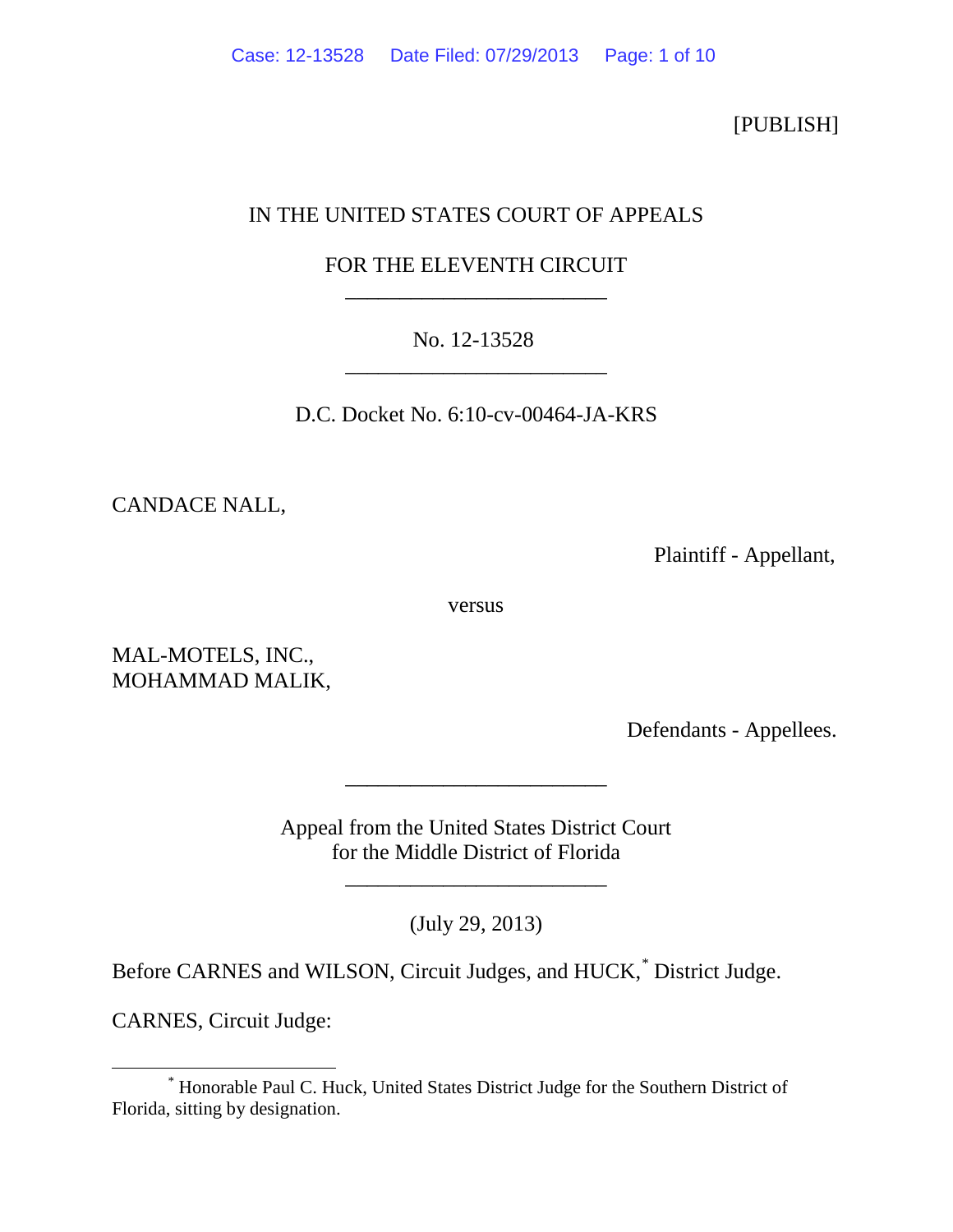#### Case: 12-13528 Date Filed: 07/29/2013 Page: 2 of 10

This appeal grew out of an effort by two people to settle an FLSA lawsuit involving an overtime claim. They attempted to settle the litigation without the advice and assistance of attorneys, which only led to the involvement of attorneys and more litigation. The case presents issues about how a lawsuit involving an FLSA claim can be settled, and it demonstrates how a few dollars saved can lead to a lot more dollars spent.

## I.

Candace Nall first worked for Mal-Motels, which is owned by Mohammad Malik, from 2005 to 2006. After taking another job in 2006, she returned to Mal-Motels in August 2008 to work as a front desk clerk and night auditor. For the first four months or so after she returned, Nall used a time clock to keep track of the hours she worked. In December 2008, however, Malik told her to stop using the time clock and said that he would pay her a "salary" of \$8.75 per hour. Nall started verbally reporting her hours to Malik, and he would call in her hours to a payroll company, which would issue a paycheck based on what he reported to it. There are no accurate written records of the hours that Nall actually worked.

Nall claims that she "periodically" worked more than forty hours per week but was not paid one and one-half times her regular hourly wage for that overtime work, which was in violation of the Fair Labor Standards Act, 29 U.S.C. §  $207(a)(1)$ . She contends that Mal-Motels owes her at least \$3,780 in unpaid

<sup>2</sup>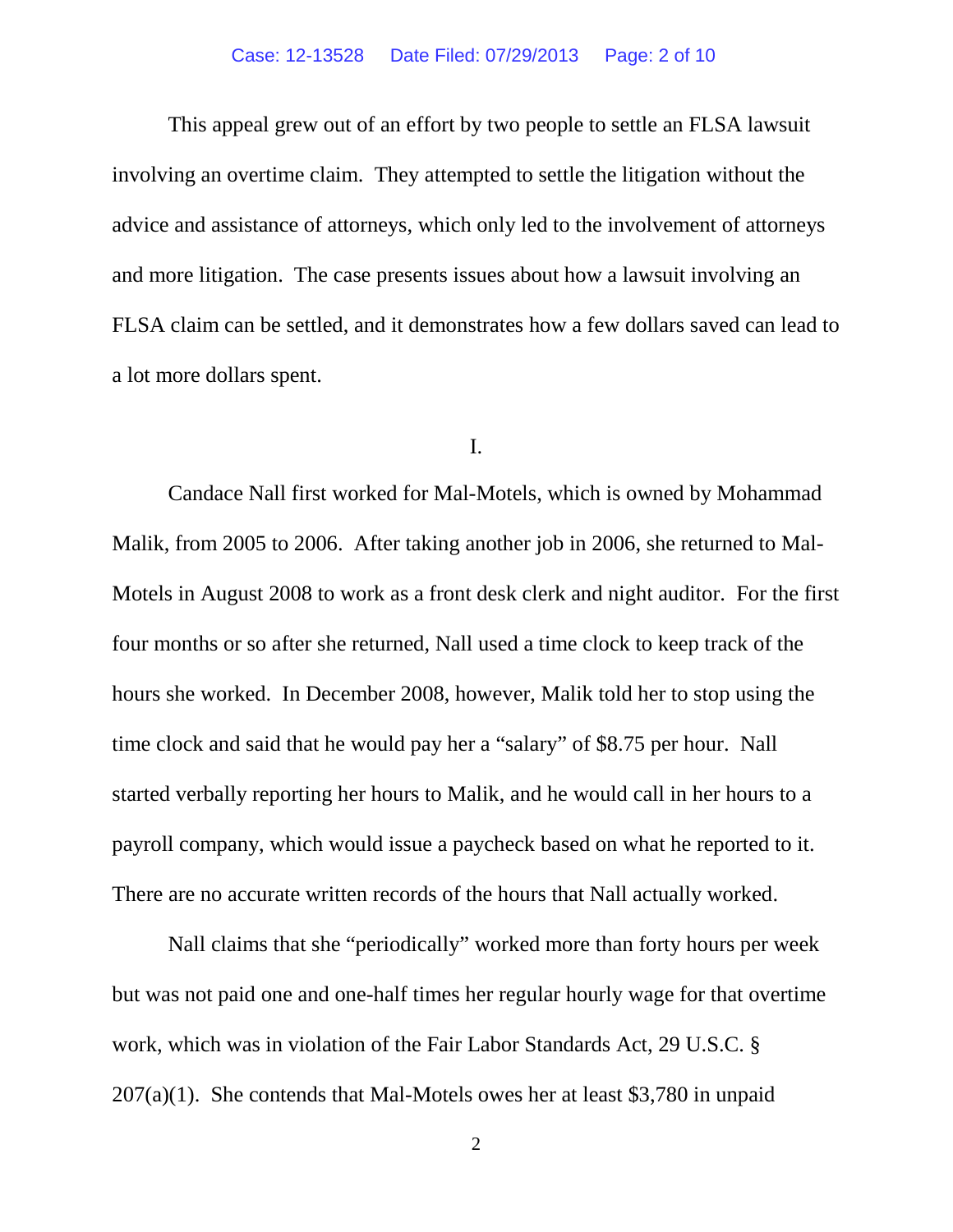overtime, plus another \$3,780 in liquidated damages, for a total of \$7,560. See 29 U.S.C. § 216(b) ("Any employer who violates the provisions of . . . section 207 of this title shall be liable to the employee or employees affected in the amount of . . . their unpaid overtime compensation, . . . and in an additional equal amount as liquidated damages."). For those figures, Nall relies on the motel's guest registration logs, which she argues show that she worked more than forty hours per week. Mal-Motels concedes that it owed Nall some unpaid overtime (which would also mean some liquidated damages), but it disputes the number of hours that she worked and the amount of damages owed.

Nall quit her job at Mal-Motels in February 2010 because she was not being paid for her overtime. She obtained an attorney, and on March 29, 2010, he filed a lawsuit on her behalf against Malik and Mal-Motels, claiming a violation of the Fair Labor Standards Act. On April 28, 2010, Malik, without the assistance of an attorney, filed an answer for himself and for Mal-Motels. That answer was stricken and a default entered as to Mal-Motels because Malik, as a non-lawyer, could not represent it in the lawsuit.

In May 2010, still acting without an attorney, Malik called Nall about settling her lawsuit. The two of them agreed to meet at the motel. Malik told Nall not to bring her attorney, and she didn't. When the two of them met and talked, Malik told Nall that she was "ruining his business" and that it would be better for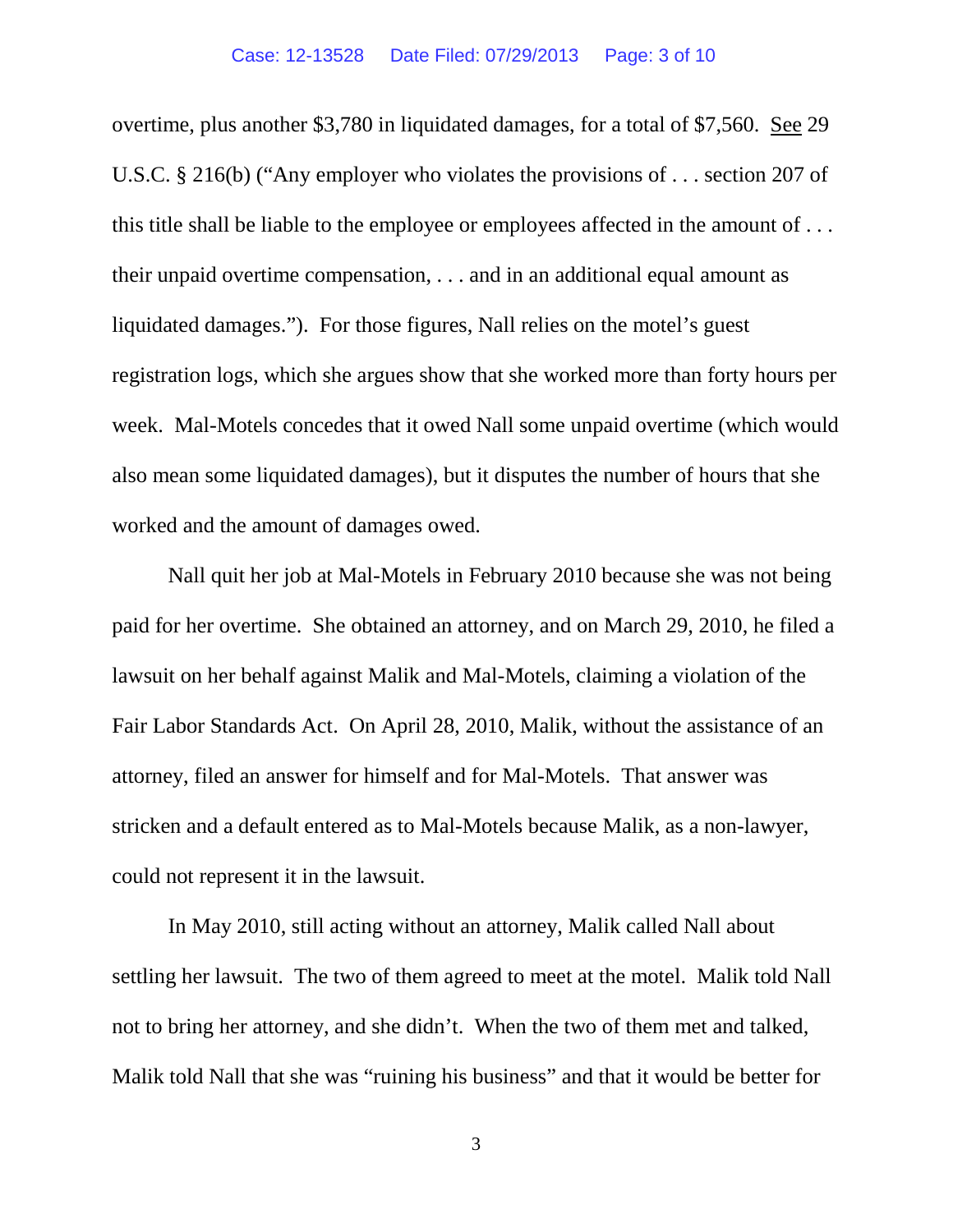#### Case: 12-13528 Date Filed: 07/29/2013 Page: 4 of 10

him if she would settle the case. He presented her with two documents to sign and offered her a check for one thousand dollars and another one or two thousand dollars in cash if she agreed to sign them and dismiss her lawsuit.<sup>[1](#page-3-0)</sup> Malik did not allow Nall to read the documents he was asking her to sign, but the magistrate judge found that he explained them to her and there is no contention that the explanation was inaccurate. Nall testified that even though she felt that Malik was pressuring her, she agreed to sign the two documents that he gave her because she trusted him and she "was homeless at the time and needed money."

The documents that Nall signed were a voluntary dismissal with prejudice of her complaint and a letter to her attorney informing him that the case had been settled. They had been prepared by a non-attorney legal assistant Malik sometimes used to prepare documents for his business. There was no written settlement agreement. On June 2, 2010, the voluntary dismissal document Nall had signed was filed (the record does not indicate by whom) in district court. On June 8, 2010, however, the court issued an order (apparently on its own motion) stating that because Nall's complaint had been filed by an attorney and she had not received permission to appear without that attorney, her pro se voluntary dismissal with prejudice "has no effect and [the complaint] remains pending."

<span id="page-3-0"></span><sup>&</sup>lt;sup>1</sup> At the hearing before the magistrate judge, Malik testified that he gave Nall \$2,000 in cash, but Nall testified that he gave her only \$1,000. The district court did not resolve that factual dispute, which does not matter to the result in this appeal anyway.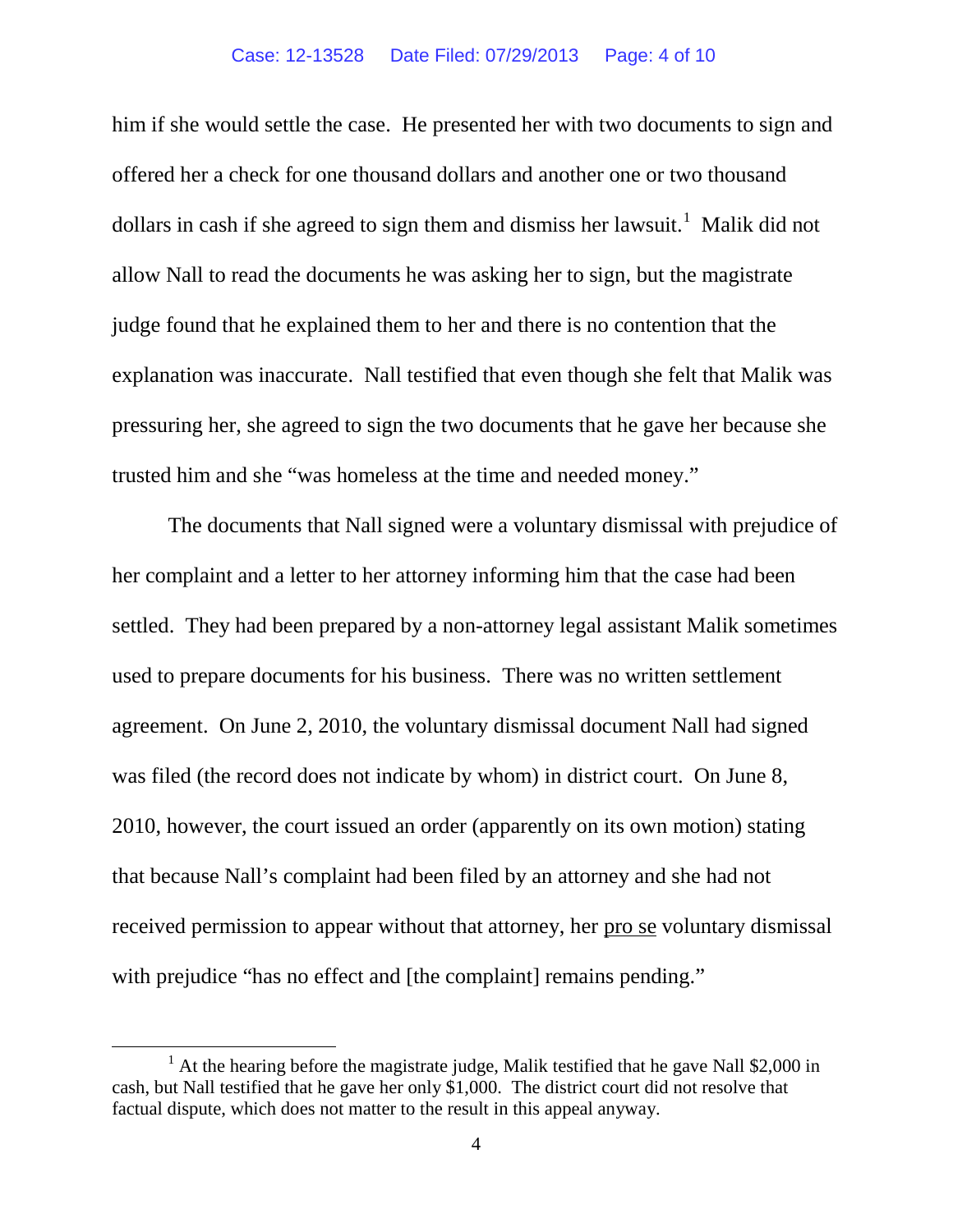Shortly thereafter, Malik hired a lawyer to represent him and Mal-Motels in the case. The lawyer filed a motion to set aside the default as to Mal-Motels, which the district court granted, and he also filed a "motion to enforce the settlement agreement." A magistrate judge held an evidentiary hearing on that motion. At the hearing, Malik and Nall gave conflicting testimony about the number of hours of overtime that Nall had worked, and they also testified about the circumstances surrounding the settlement agreement. After the hearing, the magistrate judge issued a report recommending that the district court approve the settlement and dismiss the case with prejudice because the agreement that Nall and Malik had reached was "a fair and reasonable resolution of a bona fide dispute under the FLSA."<sup>[2](#page-4-0)</sup> The district court adopted the magistrate judge's report and recommendation, overruled Nall's objections to it, and dismissed her complaint with prejudice. This is her appeal of that judgment of dismissal.

## II.

# In Lynn's Food Stores, Inc. v. United States, 679 F.2d 1350 (11th Cir.

1982), we held that "[t]here are only two ways in which back wage claims arising under the FLSA can be settled or compromised by employees." 679 F.2d at 1352. The first is under the supervision of the Secretary of Labor. Id. at 1353; 29 U.S.C.

<span id="page-4-0"></span> $2$  The magistrate judge also determined that the settlement agreement was enforceable under Florida law, and the district court agreed. Neither party has raised the enforceability of the agreement under state law as an issue on appeal, and we therefore express no opinion on what effect, if any, state law principles have on the enforceability of a settlement of a FLSA claim.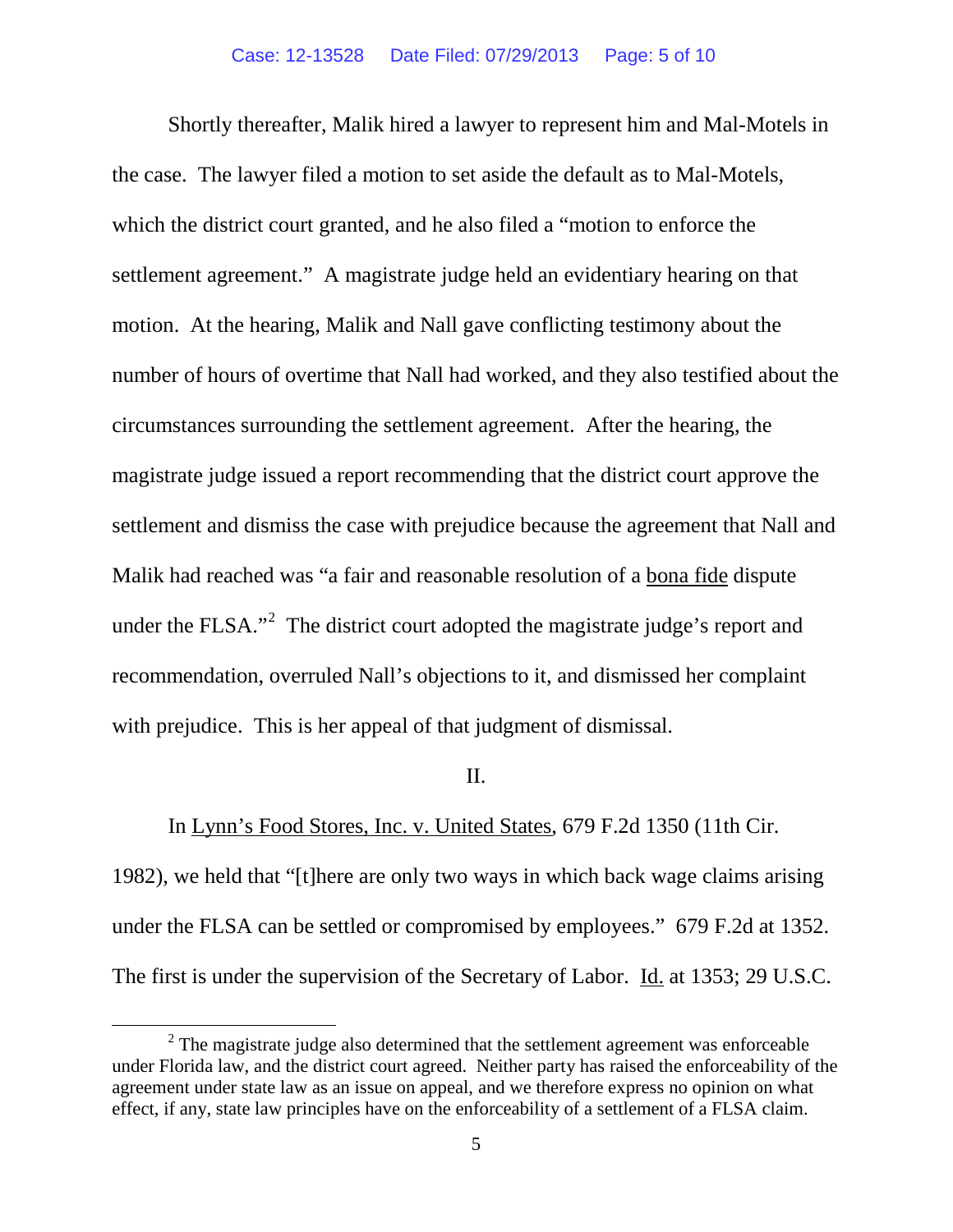## Case: 12-13528 Date Filed: 07/29/2013 Page: 6 of 10

§ 216(c). The second, which is "[t]he only other route for compromise of FLSA claims[,] is provided in the context of suits brought directly by employees against their employer . . . to recover back wages for FLSA violations." Lynn's Food, 679 F.2d at 1353. In those lawsuits, the parties may "present to the district court a proposed settlement" and "the district court may enter a stipulated judgment after scrutinizing the settlement for fairness." Id.

The parties, the magistrate judge, and the district court all assumed that Lynn's Food applies to this case, but Lynn's Food involved a settlement agreement between employees and their current employer. Id. at 1352–53. The decision in that case recognized Congress' concern that "there are often great inequalities in bargaining power between employers and employees." Id. at 1352. It would seem that the most cause for concern exists when the plaintiff employee is still working for the defendant employer. An employee is subject to the supervision and personnel decisions of her employer and the possibility of retaliation may pervade the negotiations. That is not this case, however, because Nall no longer worked for Mal-Motels when she negotiated the settlement agreement with Malik, or when she filed the lawsuit for that matter.

Still, we believe that the rule of Lynn's Food applies to settlements between former employees and employers. The Lynn's Food decision relied on Brooklyn Savings Bank v. O'Neil, 324 U.S. 697, 65 S.Ct. 895 (1945). In that decision, the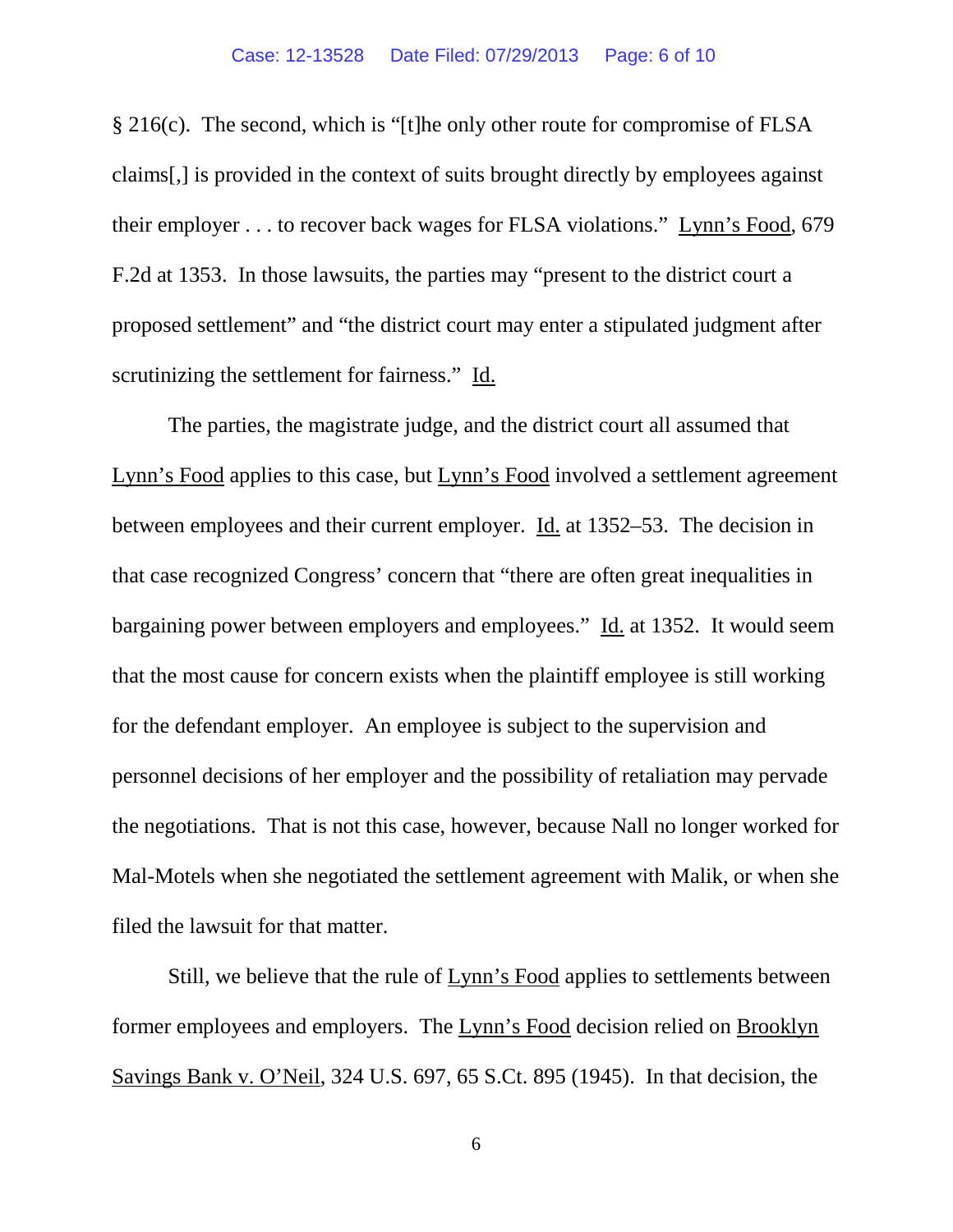Supreme Court held that a plaintiff cannot waive her right to liquidated damages in a FLSA settlement when there is no genuine dispute about whether she is entitled to them. Id. at 706, 65 S.Ct. at 902. In reaching that holding, the Court reasoned that by enacting the FLSA, Congress intended "to protect certain groups of the population from substandard wages and excessive hours which endangered the national health and well-being and the free flow of goods in interstate commerce." Id. Liquidated damages, the Court said, are an important way of enforcing that protection, because "[k]nowledge on the part of the employer that he cannot escape liability for liquidated damages by taking advantage of the needs of his employees tends to insure compliance in the first place." Id. at 709–10, 65 S.Ct. at 903.

Those same public policy justifications led the Court to place limits on the ability of private parties to settle FLSA lawsuits. See id. at 704–05, 65 S.Ct. at 900–01 ("It has been held in this and other courts that a statutory right conferred on a private party, but affecting the public interest, may not be waived or released if such waiver or release contravenes the statutory policy."). In the Court's view, permitting "an employer to secure a release from the worker who needs his wages promptly will tend to nullify the deterrent effect which Congress plainly intended that [the FLSA] should have." Id. at 709–10, 65 S.Ct. at 903. Given the "often great inequalities in bargaining power between employers and employees," mandatory protections "not subject to negotiation or bargaining between employers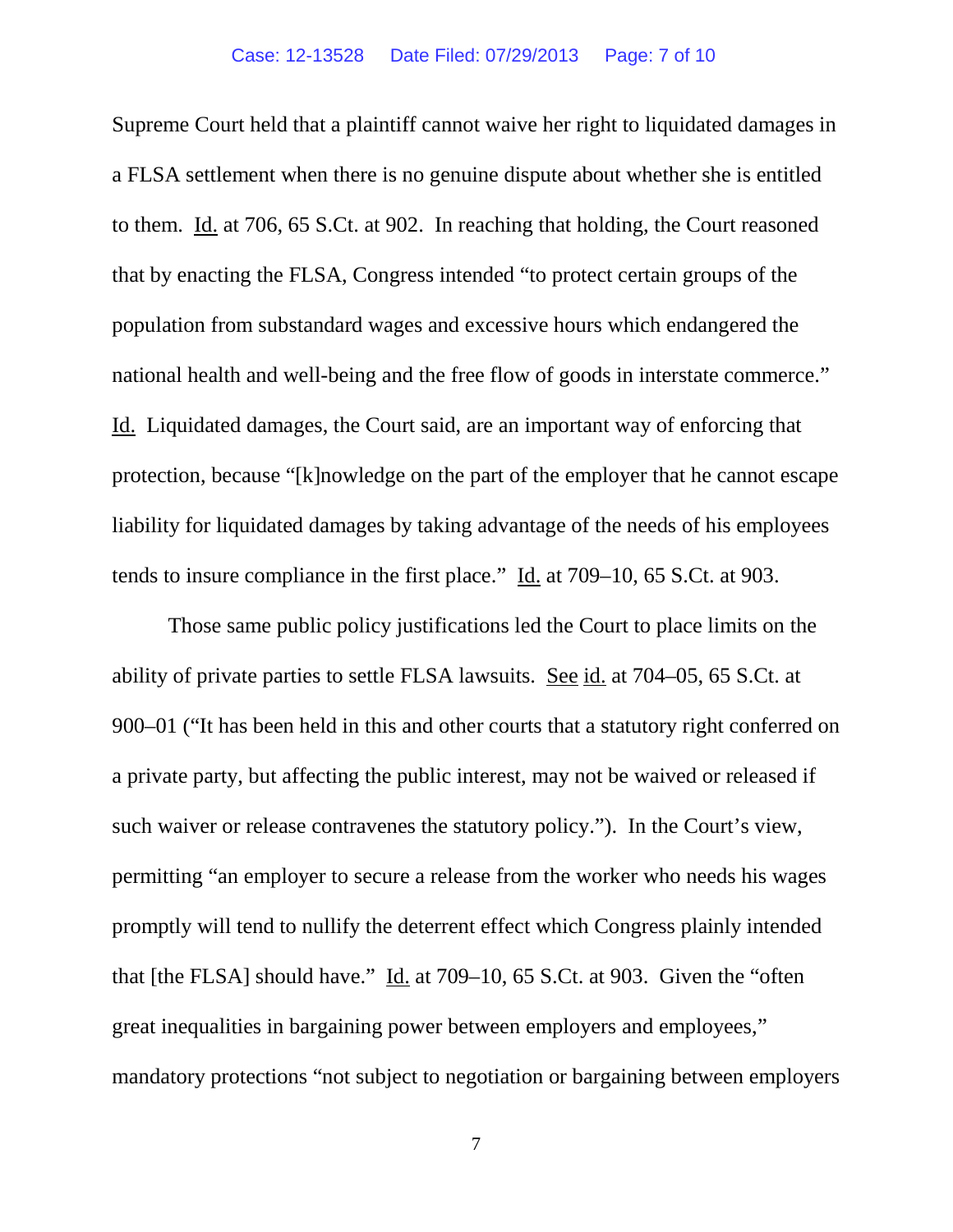## Case: 12-13528 Date Filed: 07/29/2013 Page: 8 of 10

and employees" are needed to ensure that an employer — who has a strong bargaining position — does not take advantage of an employee. Lynn's Food, 679 F.2d at 1352 (citing Brooklyn Sav. Bank, 324 U.S. at 706–08, 65 S.Ct. at 902). Allowing the employer to escape liquidated damages by simply giving an employee the wages she was entitled to earn in the first place — or in some cases, less than that — would undermine the deterrent effect of the statutory provisions.

Ensuring that each FLSA plaintiff receives the damages, including liquidated damages, to which she is statutorily entitled is no less important when the plaintiff is a former employee. One of the cases that was consolidated for decision in Brooklyn Savings Bank involved a plaintiff who had accepted a settlement for unpaid overtime wages more than two years after he had stopped working for the employer defendant. Brooklyn Sav. Bank, 324 U.S. at 699–700, 65 S.Ct. at 898–99. The Supreme Court's decision that the settlement of that former employee's claim was invalid means that the limitations on settlement of FLSA claims apply to settlements by former employees as well as current employees. And that makes sense. The purposes of the FLSA are undermined whenever an employer is allowed to escape liability for violations of the statute, regardless of whether those who were victimized by those violations are still employees. See id. at 707, 65 S.Ct. at 902 ("No one can doubt but that to allow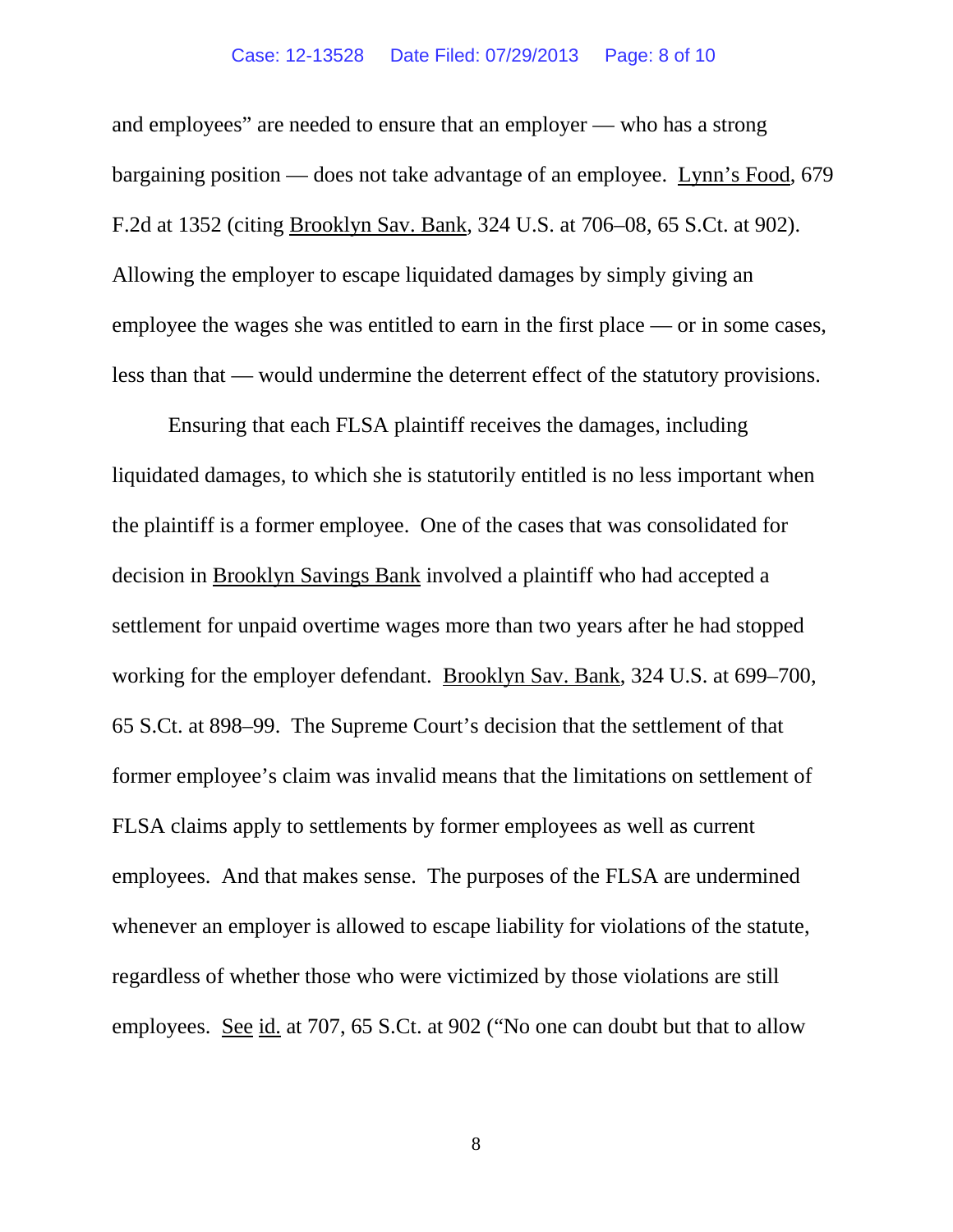waiver of statutory wages by agreement would nullify the purposes of the [FLSA].").

## III.

Having decided that the Lynn's Food requirements apply here, the next question is whether the settlement in question met them. It is not a difficult question. The agreement between Nall and Malik was not made under the supervision of the Secretary of Labor, so it is valid only if the district court entered a "stipulated judgment" approving it. Lynn's Food, 679 F.2d at 1352–54. The court did enter a judgment approving the settlement, but it was not a stipulated one.

Lynn's Food did not define the term "stipulated judgment," and we do not have any decisions defining it in this context. But it takes two (or more) to stipulate, and a judgment to which one side objects is not a stipulated one. When the magistrate judge held an evidentiary hearing on whether to approve the settlement agreement, Nall's attorney objected to approval, contending that the terms were not fair and reasonable. When a plaintiff's attorney asks the district court to reject a settlement agreement that was reached without the attorney's knowledge or participation, whatever else the judgment approving the agreement may be, it is not a "stipulated judgment" within the meaning of Lynn's Food. Cf. Lynn's Food, 679 F.2d at 1354 (noting that "[s]ettlements may be permissible in the context of a suit brought by employees under the FLSA" because the